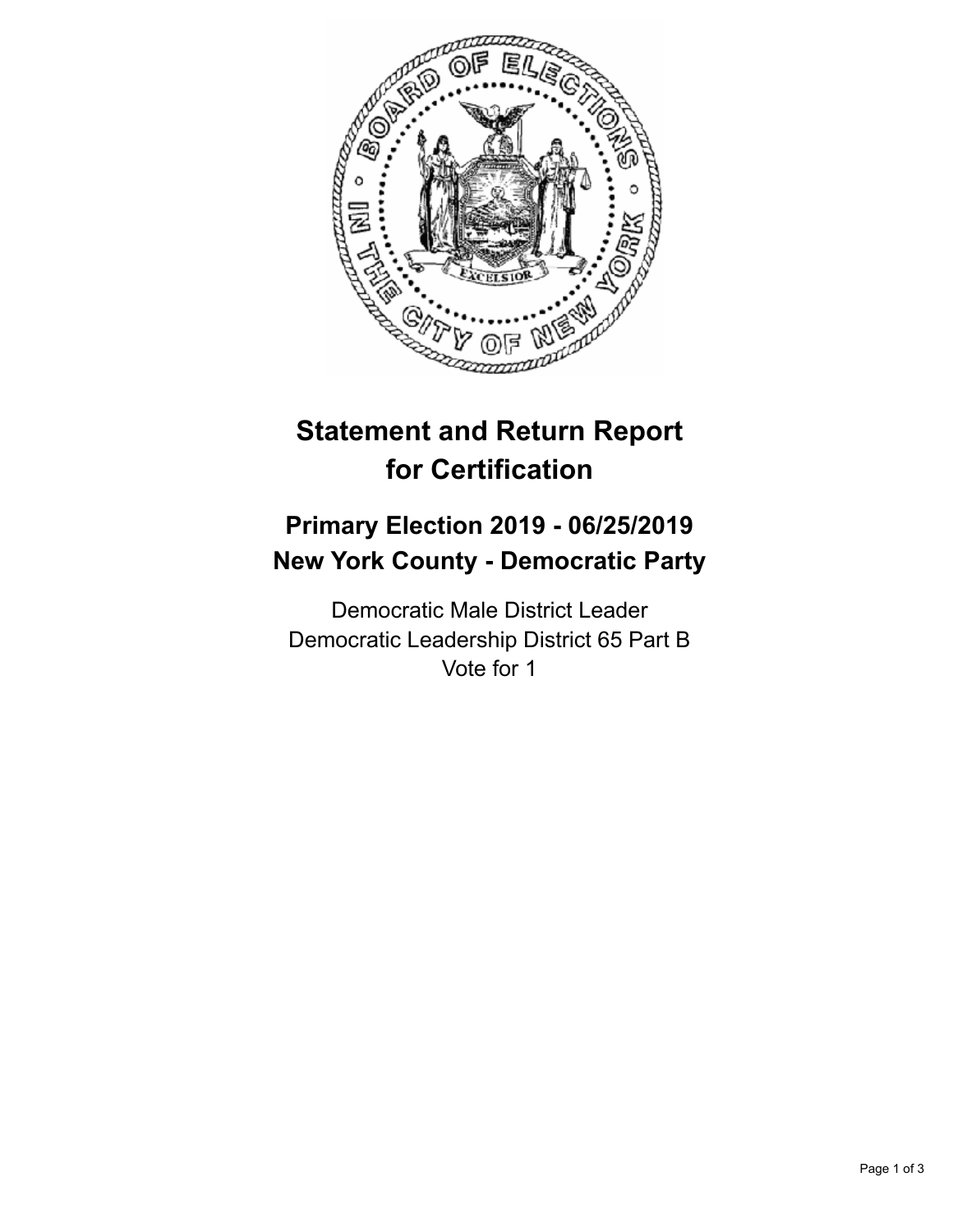

## **Assembly District 65**

| <b>PUBLIC COUNTER</b>                                    | 878 |
|----------------------------------------------------------|-----|
| <b>MANUALLY COUNTED EMERGENCY</b>                        | 0   |
| ABSENTEE / MILITARY                                      | 32  |
| AFFIDAVIT                                                | 6   |
| <b>Total Ballots</b>                                     | 916 |
| Less - Inapplicable Federal/Special Presidential Ballots | 0   |
| <b>Total Applicable Ballots</b>                          | 916 |
| <b>JONATHAN GARDENHIRE</b>                               | 513 |
| ANDREW W. FORD III                                       | 316 |
| JASMINE SANCHEZ (WRITE-IN)                               |     |
| <b>JUSTIN YU (WRITE-IN)</b>                              | 1   |
| UNATTRIBUTABLE WRITE-IN (WRITE-IN)                       | 3   |
| <b>Total Votes</b>                                       | 834 |
| Unrecorded                                               | 82  |